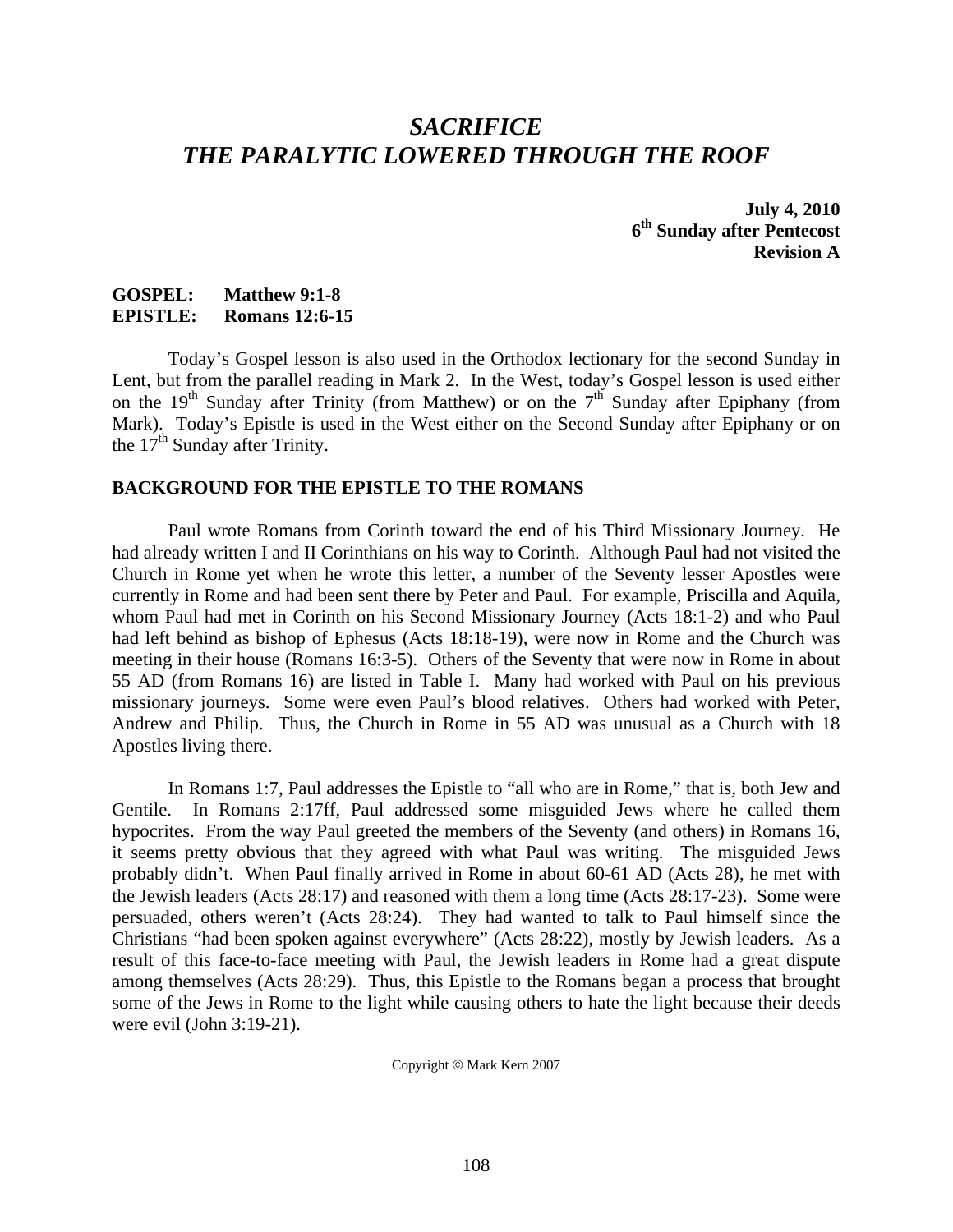In Romans 11:11ff and other places, Paul addressed Gentiles in the Church at Rome. Thus, the Roman Church consisted of a mixed Jew-Gentile population.

 From our viewpoint, we see Christians and Jews as distinct and separate groups. In 55 AD, the distinction was still very much blurred. Thus, on Paul's missionary journeys, he often stopped in at the local synagogue first when he came to another city.

## **BACKGROUND: OLD TESTAMENT SACRIFICE**

 Both the Jews and Gentiles in Rome knew about the Jewish sacrificial practices. Three times per year (Passover, Pentecost and Tabernacles), the Jews in Rome were required by Mosaic Law to travel to Jerusalem and offer the required sacrifices. The Gentiles in Rome may have gone also if they had been Jewish proselytes.

 The Mosaic Law specified a wide variety of sacrifices for various occasions and purposes. These are briefly summarized in Table II.

 These sacrifices appear also in the New Testament in different form. For example, the sin offering and the trespass offering were accomplished once for all by our Lord Jesus (Hebrews 10:14, 18-22, 26). He is also a burnt offering (Ephesians 5:2) where the sweet-smelling aroma is the Hebrew term "*reyach niychoach*" associated with the whole burnt offering that is totally consumed by fire. But we do this also. In the verses preceding the Epistle lesson, Paul urges the Romans to "present their bodies as a living sacrifice, holy, acceptable to God" (Romans 12:1). Paul, under house arrest in Rome, received gifts from Philippi (brought by Epaphroditus) that he referred to as a sweet-smelling aroma, an acceptable sacrifice (Philippians 4:15-18). Paul referred to himself as a drink offering poured out on the sacrifice and the liturgy of the Faith (Philippians 2:17).

 This is not inconsistent with the Old Testament either. The Lord had said, "The sacrifice of praise will glorify Me; and that is the way wherein I will show to him the salvation of God" (Psalm 50:23 LXX). David said, "I will praise the Name of God with song and shall magnify Him with thanksgiving. And it will please the Lord better than an ox or a young bull with horns and hoofs" (Psalm 69:30-31). "The sacrifices of God are a broken spirit; a broken and a contrite heart, O God, You will not despise" (Psalm 51:17). Asaph, David's musician, psalm writer and prophecy (1 Chronicles 16:7, 25:2) wrote: "Offer to God a sacrifice of thanksgiving and pay your vows to the Most High" (Psalm 50:14).

 Paul also referred t himself as a liturgist (minister) of Jesus Christ to the Gentiles sacrificing (ministering) the Gospel of God that the offering of the Gentiles might be acceptable…(Romans 15:16). The word "offering" is the Greek word *prosphora* which came to be the word used for the bread of the Lord's Supper. Greek words referring to sacrifice are:

| Prosphora   | gift or sacrifice            |
|-------------|------------------------------|
| thusia      | victims or act of immolation |
| holokautoma | whole burnt offering         |

From the Greek word *holokautoma* comes the Latin word *holocaustum* and the English word holocaust.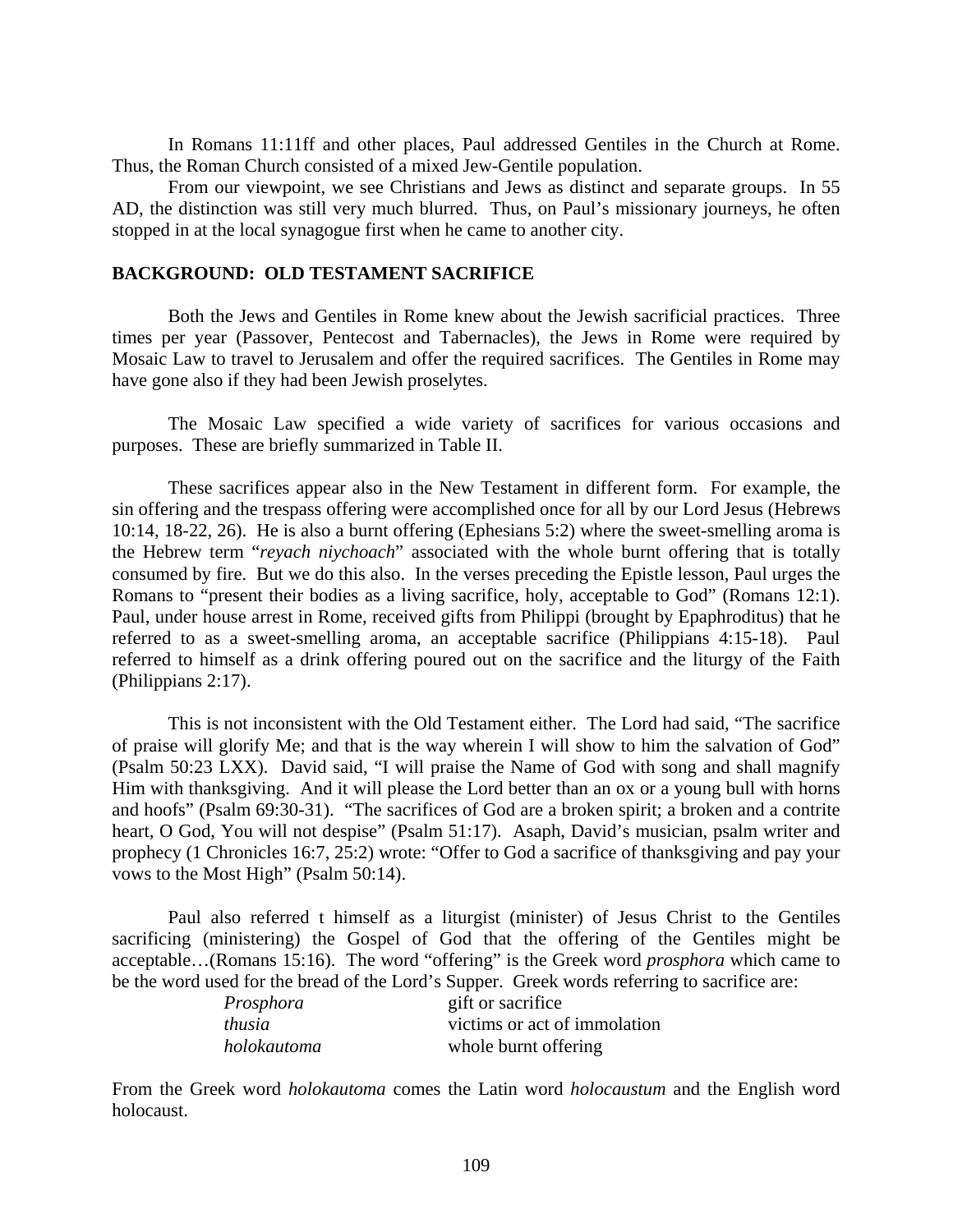After his Third Missionary Journey, Paul arrived in Jerusalem and was purified according to the Laws involving a Nazarite (Acts 21:15-26). Later Paul testified before the governor Felix (Acts 24:17), that he came to Jerusalem bringing alms (Greek: *eleemosune* = mercies) and offerings (Greek: *prosphora*). The alms were an offering from the Churches in Achaia, Macedonia and Galatia for the Church in Jerusalem (Romans 15:25-27; 2 Corinthians 8:1-4; 1 Corinthians 16:1-4). Paul explained to the Romans (Romans 15:27) that this was part of the liturgic (Greek: *leitourgeo*) work of the Church to do so. After all, the Lord had said, "I desire mercy (Greek: *eleos* = mercy) and not sacrifice (Greek: *thusia*) The Lord was not saying that He didn't desire sacrifice, but that mercy is the most important ingredient for sacrifice. The writer of Hebrews says it very well, "Therefore by Him let us continually offer the sacrifice of praise to God, that is, the fruit of our lips, giving thanks to His Name. But do not forget to do good and to share, for with such sacrifices (Greek *thusia*) God is well pleased." In these two sentences are references to the thank offering (giving thanks to His Name) which is a peace offering, and to the Wave Offering of the First-fruits (the fruit of our lips).

 In the Orthodox Liturgy, the words sacrifice, offering and gifts, are used at least fifteen times. For example, prior to the Anaphora, we say, "An offering of peace! A sacrifice of praise!" This is akin to the Old Testament peace offering. During the Anaphora we quote from the Scriptures about the Lord's Body and Blood (1 Corinthians 11:23-26) and say, "…we offer You Your Own, from what is Your Own, for everyone and for everything" (1 Chronicles 29:10- 14). This is akin to the Old Testament meal offering and drink offering. Four times we say, "we offer You this spiritual and unbloody worship…" because worship and sacrifice go together. At the beginning of the communion just before the Lord's Prayer, we ask, "that our God receive (the gifts) on His holy, most heavenly and ideal altar as a perfume of spiritual sweetness…" This is akin to the Burnt Offering. Shortly thereafter, the gifts are elevated and the priest says, "The holy gifts for holy people!" This elevation is akin to the Heave Offering. Earlier in the Liturgy at the Entrance with the Gospel, we ask the Lord to "forgive us every transgression, whether voluntary or involuntary. Sanctify our souls and bodies, grant that we may worship You in holiness all the days of our life…" This is akin to the Sin Offering which preceded the others to sanctify the Old Testament believers from unintentional sin.

 Saturday evening Great Vespers prepares us for this in the same way Moses prepared the people at Mt. Sinai to hear the Lord speak from the top of Mt. Sinai (Exodus 19:1-15). We refer to this in Great Vespers with the Words, "He looks on the earth and it trembles; He touches the hills and they smoke!" This is what happened when the Lord spoke from Mt. Sinai (Exodus 19:16-20).

 One part of the Mosaic Law given on Mt. Sinai was the Morning and Evening Continual Burnt Offering (Exodus 29:38-46). Matins and Vespers represent this today. For example, at Great Vespers we say, "Let my prayer arise in Your sight as incense, and let the lifting up of my hands be an evening sacrifice."

 Following Great Vespers, there is a time for confession individually before a priest for those who wish to do so. This is akin to the Trespass Offering to free us from the guilt of known sins.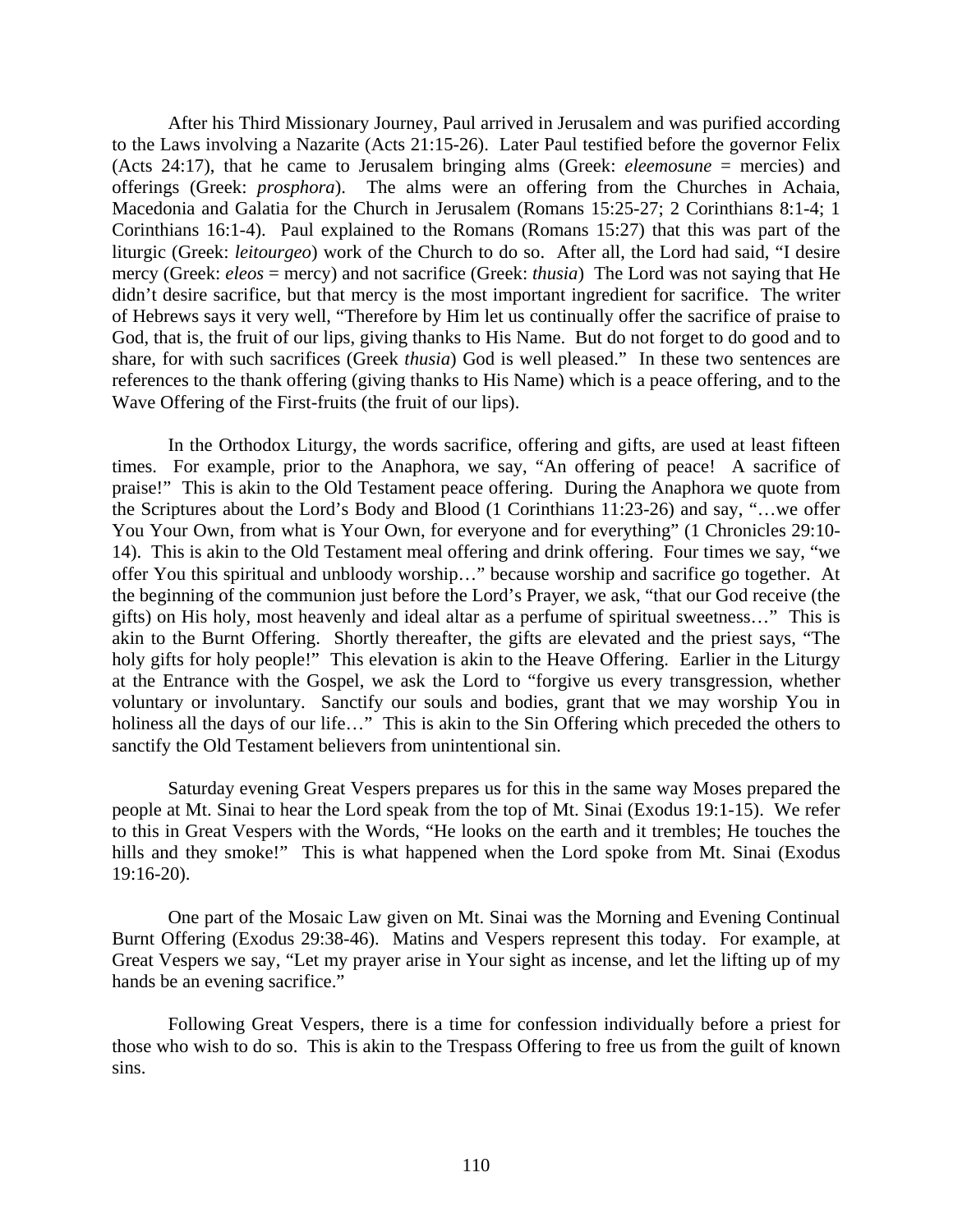Thus, the Orthodox Liturgy, which had as its source the First Century synagogue worship, contains references to most of the Old Testament sacrifices, but in a different form. This is what today's Epistle lesson speaks concerning.

#### **EPISTLE LESSON – Romans 12:1-15**

 To understand the Epistle lesson, we need to begin with Romans 12:1. Paul said the following to the Romans, "I urge you therefore, brethren, by the mercies of God, that you present your bodies a living sacrifice, holy, acceptable to God, which is your reasonable worship." The word reasonable is hard to translate exactly. In Greek it is *logikos* which is the adjective form of the Greek word *logos* meaning "The Word!" (John 1:1-14), thus meaning "worship of the Word." The reasonable worship is worshipping the Word. The mechanism Paul refers to here, the "living sacrifice", is the whole Burnt Offering.

 John Chrysostom wrote, "And how is the body to become a sacrifice? Let the eye look upon no evil thing and it has become a sacrifice. Let the tongue speak nothing filthy and it has become an offering. Let your hand do no lawless deed and it has become a whole burnt offering. Or rather this is not enough; we must have good works also. Let the hand do alms, the mouth bless them that cross one, and the hearing find leisure evermore in the reading of Scripture. For sacrifice allows no unclean thing: sacrifice is a first-fruit of the other actions. Let us then from our hands and feet and mouth and all other members, yield a first-fruit unto God."

 "Since then (the sacrifice) is both to be presented (i.e. as for a king's use) and is a sacrifice, rid it of every spot, since if it has a spot, it will no longer be a sacrifice. For neither can the eye that looks lecherously be sacrificed, nor the hand be presented that is grasping and rapacious, nor the feet that go lame and go to play-houses, nor the belly that is the slave of selfindulgence and kindles lust after pleasures nor the heart that has rage in it and harlots' love, nor the tongue that utters filthy things. Hence we must spy out the spots on our body upon every side. For if they that offered the sacrifices of old were bid to look on every side and were not permitted to offer an animal that was deformed or injured or sick (Leviticus 22:22-24); much more must we, who offer not senseless animals but ourselves, exhibit more strictness and be pure in all respects. Then we also may be able to say as did Paul, 'I am already being poured out as a drink offering and the time of my departure is at hand'" (2 Timothy 4:6).

 Chrysostom encouraged everyone to "become the priest of your own body and of the virtue of your soul; as, for example, when you offer soberness, when you give alms, when you offer goodness and forbearance. For in doing this, you offer a reasonable worship" (Homily XX on Romans 12).

 From Table II, the meaning of the Whole Burnt Offering is an entire surrender to God and an ascending like smoke. We are to be totally consumed. Much of the Epistle text consists in examples of how one can be the priest of his own body:

- Prophesying (v.76)
- Deaconing (v.7)
- Teaching  $(v.7)$
- Exhorting  $(v.8)$
- Leading with diligence  $(v.8)$
- Showing mercy with cheerfulness  $(v.8)$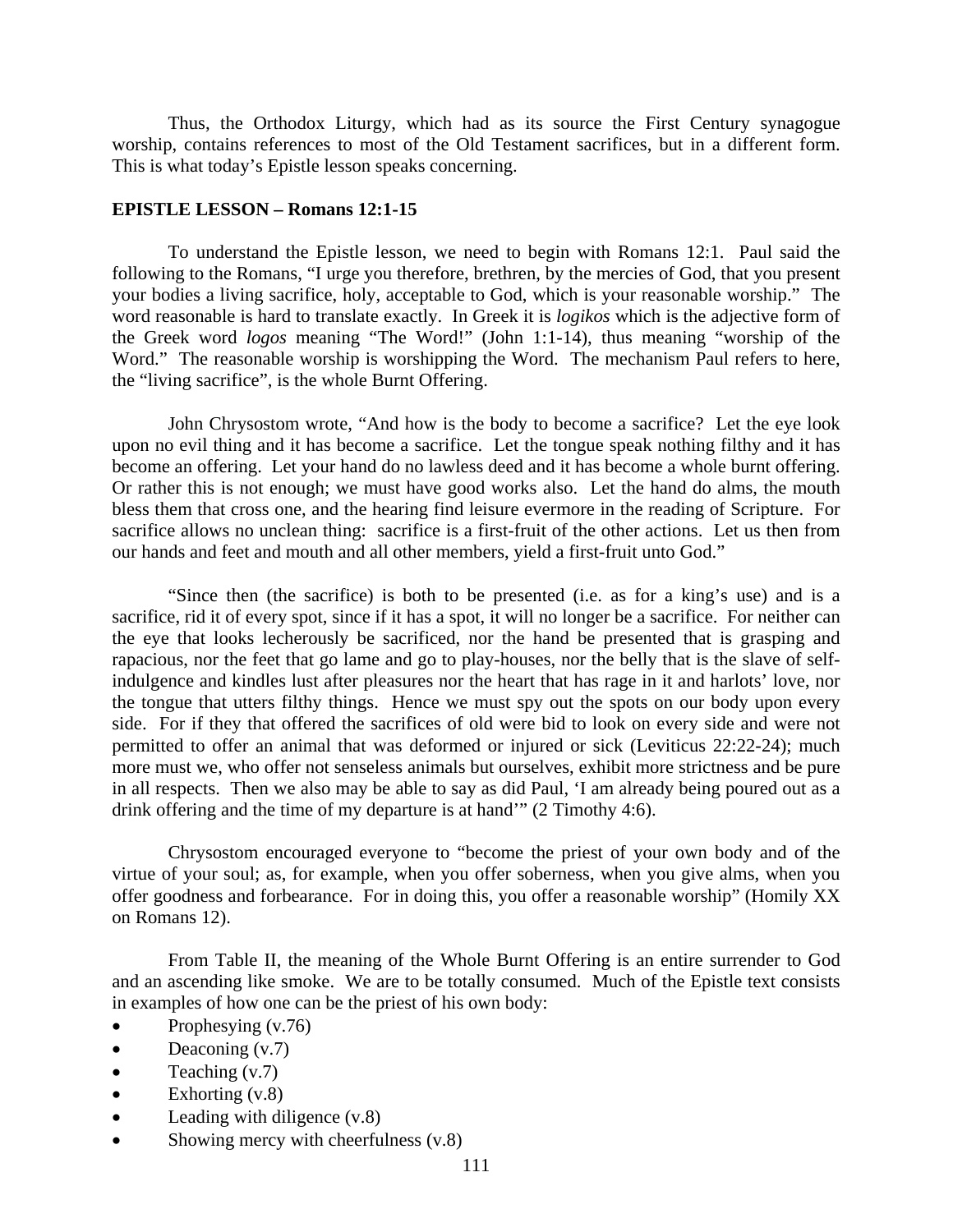- Showing love without hypocrisy (v.9)
- Abhorring evil; clinging to what is good  $(v.9)$
- Being kindly affectionate to one another  $(v.10)$
- In honor, giving preference to one another  $(v.10)$
- $\bullet$  Being fervent in spirit, not lagging in diligence, to serve the Lord (v.11)
- Rejoicing in hope  $(v.12)$
- Being patient in tribulation (v.12)
- Continuing steadfast in prayer (v.12)
- Distributing to the needs of the saints (v.13)
- Given to hospitality  $(v.13)$
- $\bullet$  Blessing those who curse us  $(v.14)$
- Rejoicing with those who rejoice; weeping with those who weep (v.15)

In introducing all these examples, Paul said, "Through the Grace given to me" (v.3). Whereas before he said, "By the *mercies* of God that you present your bodies a living sacrifice" (v.1), here he mentions *Grace*, in order that we "not think of ourselves more highly than we ought to think" (vv.3, 16). Chrysostom spoke of lowliness of mind as being the mother of Good deeds (Ibid.) for we are members one of another and we are all connected in one body (vv.4-5). Paul was very aware that the gifts he had been given were of Grace and regarded himself as the chief of sinners (1 Timothy 1:15) since he had persecuted the Church before his conversion (1 Timothy 1:13, Acts 8:3).

 Sacrifice in our day has even been institutionalized. Consider the origin of the Red Cross, most hospitals and many charitable organizations, many of these institutions owe their origin to the efforts of the people of God toward good deeds.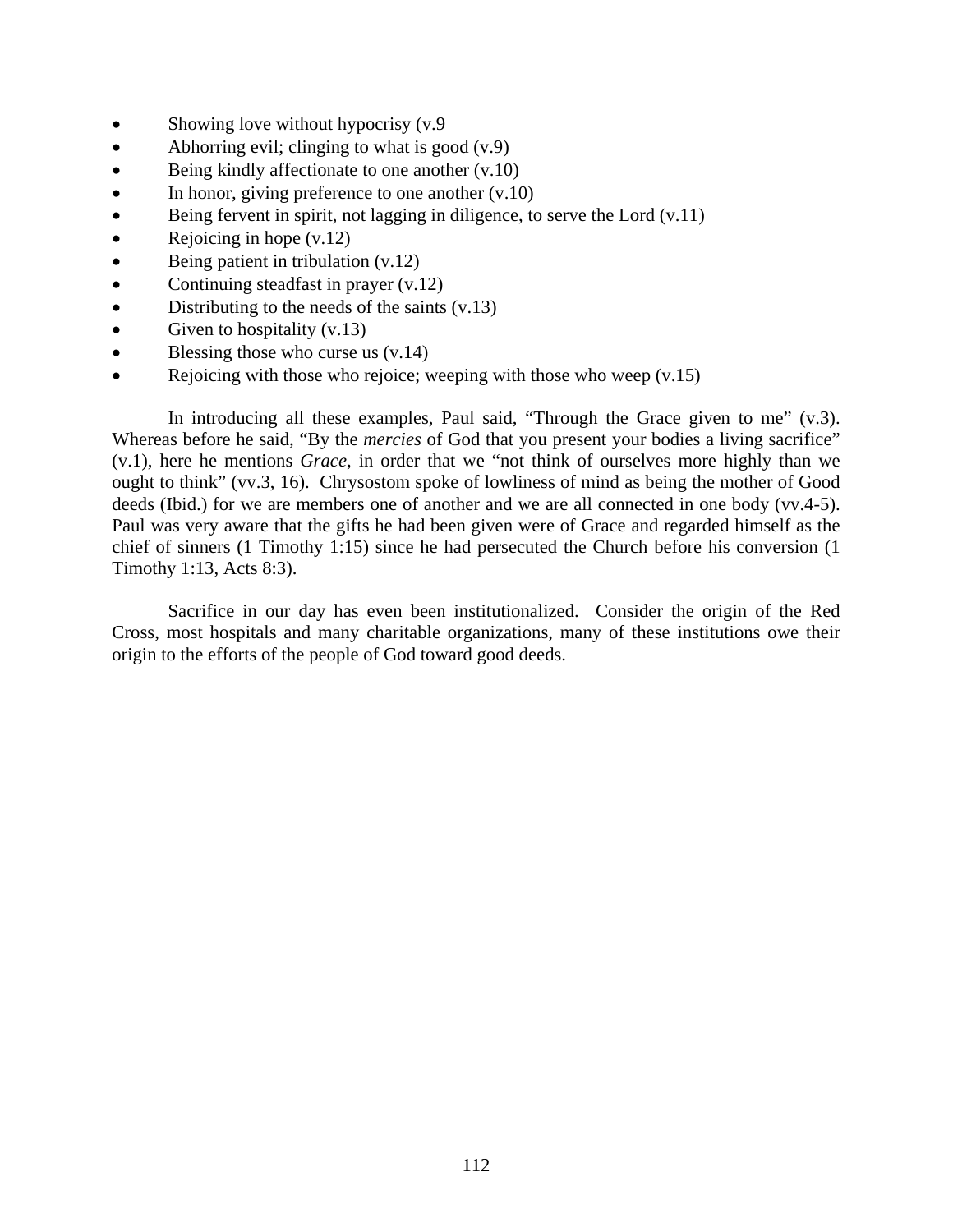**Member of 70 | Native To | With Paul on Missionary Journey**  Later Bishop of **Comments** Rufus\* Cyrene 1, 2 Thebes Martyred with Ignatius Aristobulus Cyprus 1 Britain Barnabas' brother, Peter's father-in-law Andronicus Tarsus(?) 2 Pannonia Paul's relative Herodion  $\vert$  Tarsus(?)  $\vert$  2  $\vert$  NeoParthia & Patras Paul's relative, traveled with Peter Urbanus  $\begin{array}{ccc} |2| & |2| & |Macedonia & \end{array}$ Tarsus Traveled with Andrew Aquila & Priscilla | Pontus  $\begin{array}{|l|l|} 2, 3, 4, 5 \end{array}$  | Ephesus Epaenetus Achaia 2 Carthage & Spain Traveled with Peter Amplias ? 2 Lydda Traveled with Andrew Apelles ? 2 Heraklion in Bithynia Stachys ? 2 Byzantium Traveled with Andrew Hermas Greece Dalmatia Wrote "The Shepherd"; in Rome late  $1<sup>st</sup>$ **Century** Asyncritus  $\vert$ ? Hyrcania Hermes  $\vert$  ?  $\vert$  Philippopolis Narcissus ? Athens | Ordained by Philip Olympas ? 2 Philippi Martyred with Peter Patrobas  $\vert$ ?  $\vert$  Neapolis Philologus & Julia ? Synope Phelgon  $\vert$ ?  $\vert$  Marathon

**TABLE I The Seventy in Rome in 55 AD (From Romans 16)** 

\*Probably came to Antioch with his father Simon of Cyrene, who helped start the Church in Antioch.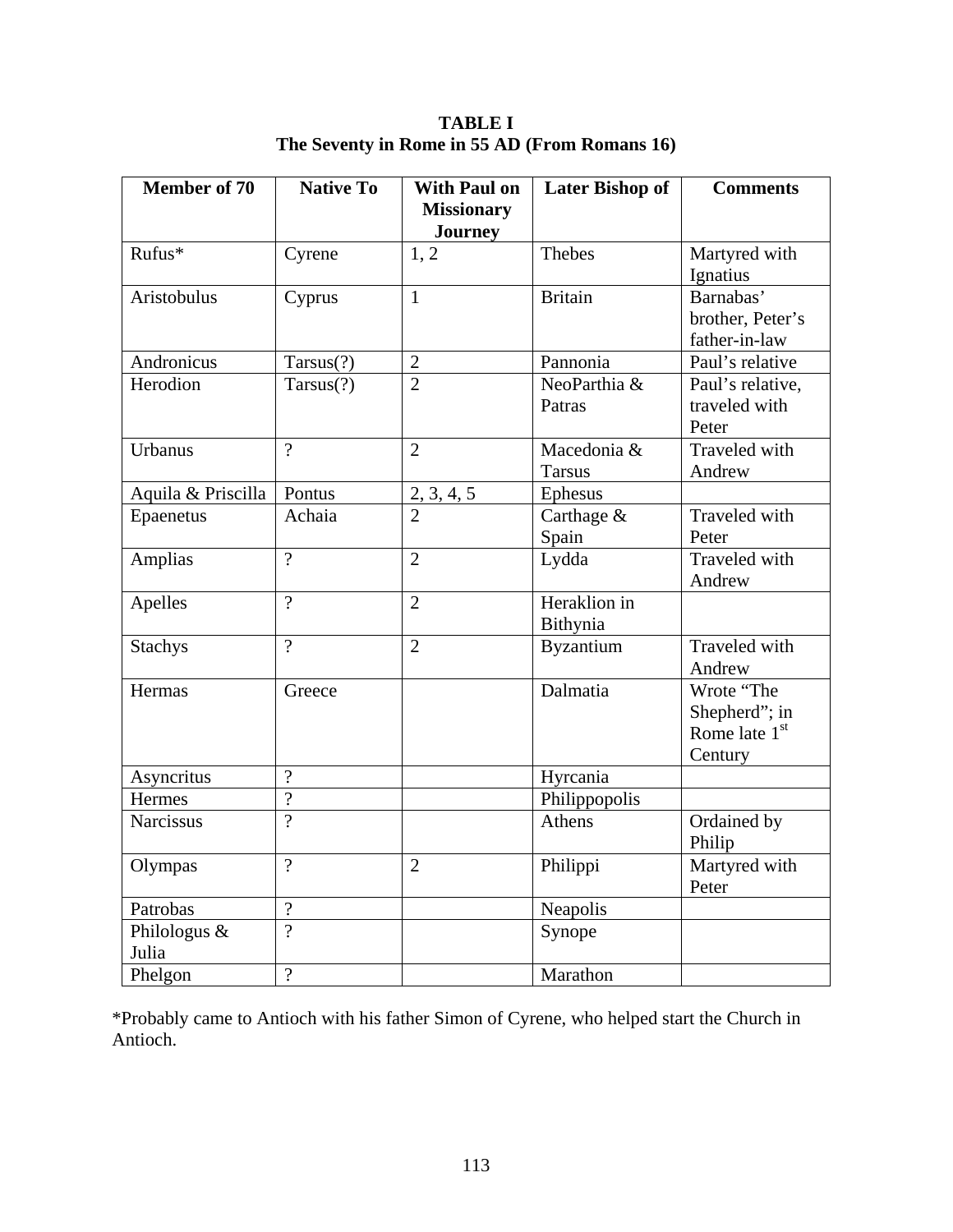| <b>Type of Sacrifice</b>                                                 | <b>Hebrew Word</b>                                      | Strong's<br><b>Ref.</b> # | <b>Meaning</b>                                            | <b>Occasions For Use</b>                                                                                                                                                                     |
|--------------------------------------------------------------------------|---------------------------------------------------------|---------------------------|-----------------------------------------------------------|----------------------------------------------------------------------------------------------------------------------------------------------------------------------------------------------|
| Sin offering                                                             | Chatta'th-An<br>offense                                 | 2403                      | Unintentional<br>sin: general<br>forgiveness              | All major festivals;<br>consecration of<br>priests; sins of<br>ignorance;<br>cleansing from<br>defilement                                                                                    |
| Trespass offering                                                        | 'asham=a fault<br>or guilt                              | 817                       | Guilt & damage<br>of sin                                  | Sins connected to<br>holy things; fraud;<br>rape; purification of<br>lepers; defiled<br>Nazarite                                                                                             |
| Burnt offering                                                           | Olah=ascending                                          | 5930                      | Entire surrender<br>to God $&$<br>ascending like<br>smoke | Every morning &<br>evening; all major<br>festivals;<br>consecration;<br>purification; breach<br>of vow; freewill;<br>Gentiles could bring<br>only this sacrifice                             |
| Peace offering<br>3 types:<br>$(1)$ Thank<br>$(2)$ Vow<br>$(3)$ Freewill | Zebah<br>shelamim=a<br>sacrifice of<br>requital         | $2077 + 800$<br>2         | Divine<br>fellowship &<br>communion                       | Inaugurations;<br>anointings;<br>Pentecost; festivals;<br>vows or freewill;<br>gratitude                                                                                                     |
| Meal offering* or<br>drink offering                                      | Minekhah=appo<br>rtion<br>nesek=libation                | 4503<br>5262              | (1) Recognition<br>of God's bounty<br>(2) Good works      | Always with burnt<br>offerings, never<br>with sin offerings;<br>never by<br>themselves; Temple<br>Shewbread; First-<br>fruits of Passover; 2<br>loaves at Pentecost;<br>daily by High Priest |
| Heave offering or<br>Wave offering                                       | Terumah=lifted<br>up, raised<br>Tenuphah=undu<br>lation | 8641<br>8573              | A method of<br>presentation to<br>the Lord                | Heave offering:<br>lifted up to the<br>Lord; Wave<br>offering: hands of<br>priest and offerer<br>together waved<br>offering before<br>Lord.                                                  |

**TABLE II Old Testament Sacrifices** 

\*Meal offering included flour or grain, oil, salt, incense and no leaven.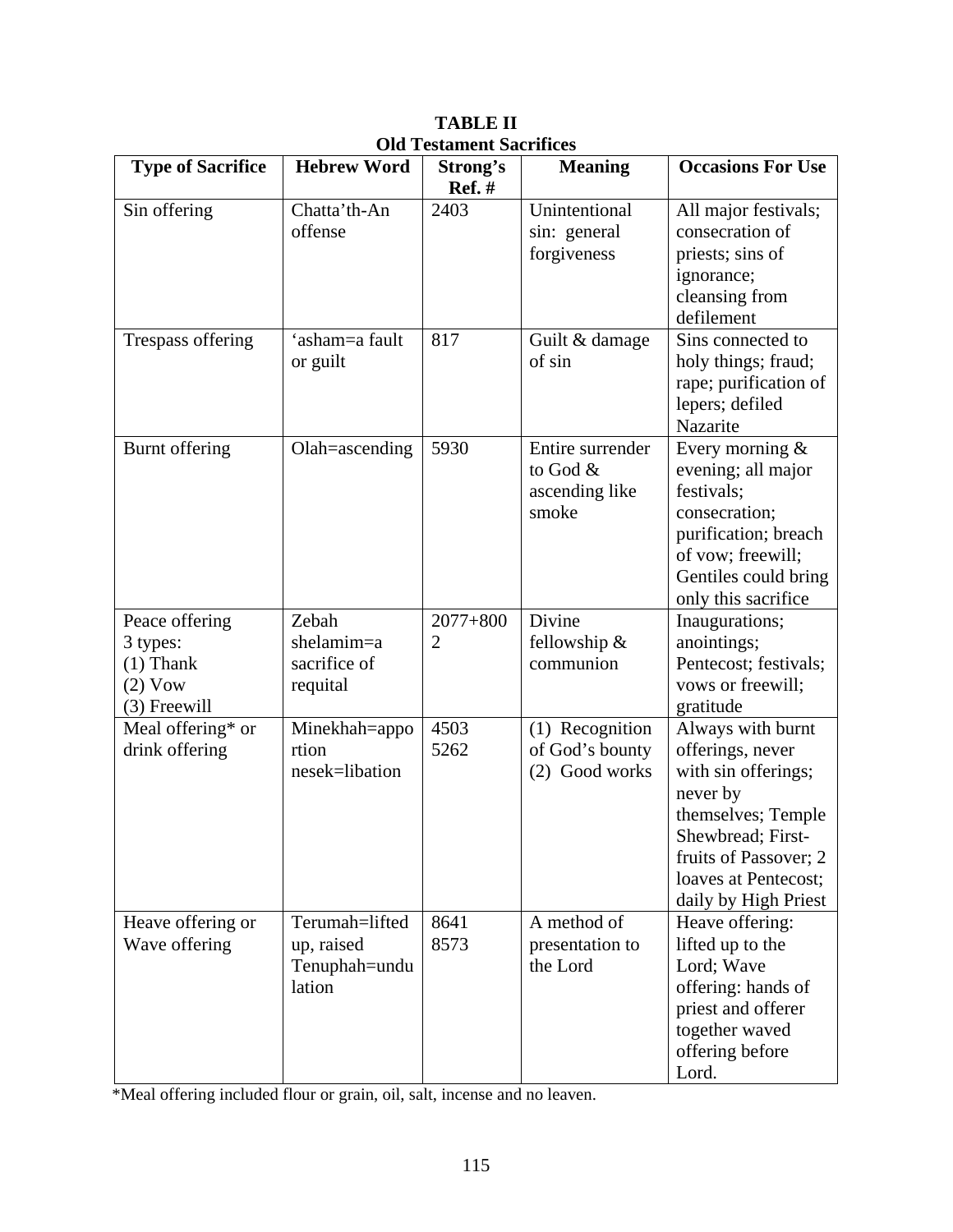#### **Why Offer Sacrifice?**

Old Testament animal sacrifice represented atonement by substitution, called propitiation (Romans 3:25, Hebrews 2:17, 1 John 2:2), and all sacrifice anticipated the work of Christ. As people offered animal sacrifices in faith, they were forgiven (Leviticus 4:20ff, 5:10ff, 6:7, Numbers 15:25-28) and blessed (Leviticus 9:22-23, Numbers 6:22-26, Deuteronomy 21:5, 28:2- 6), because they pointed forward to the work of Christ. Few people knew what the sacrifices meant, because the mystery of the Lord's Incarnation had not been revealed yet (Romans 16:25- 26, Colossians 1:26-27, Ephesians 3:5-9). Even Satan didn't understand this mystery (1 Corinthians 2:7). Now that Christ's sacrifice has been made, we look backward to His one sacrifice, and animal sacrifices have been replaced with different forms of sacrifice, done in spirit and truth (John 4:23). "Therefore by Him let us continually offer the sacrifice of praise to God, that is, the fruit of our lips, giving thanks to His Name. But do not forget to do good and to share, for with such sacrifices God is well pleased" (Hebrews 13:15-16).

All sacrifice is an expression of love. The Mosaic Law can be summarized as love for God and love for neighbor, where the two go hand in hand, such that without both, one has neither (1 John 4:20). For more details on this, see the articles "The Mosaic Law", p. xxx, and "The Ten Commandments", p. xxx. God expressed love for His people by the many provisions He made for them (Deuteronomy 7:8-10), and Christ's sacrifice of Himself on the Cross was the ultimate expression of the love of God for man (1 John 4:10, John 15:13). On the other hand, the offering of animal sacrifices under the Mosaic Law was one way that men could express love for and devotion to God (Psalm 50:23). The animal sacrifices, which were required to be in Jerusalem, pointed to Christ offering Himself in Jerusalem (Matthew 23:37-38), where the Lord's Name was established (Deuteronomy. 12:5).

Not anyone could bring an animal sacrifice as an acceptable offering to the Lord. A prerequisite was the elimination of all defilement (Leviticus 13:46, Numbers 5:3, 31:19, Deuteronomy 23:10-14). For example, Cain's sacrifice was not acceptable because of the defilement of his sin (Genesis 4:3-10). Even if both the Publican and the Pharisee brought an animal sacrifice, the Pharisee would not have been accepted due to his defilement from the sin of pride (Luke 18:10-14).

The Lord had said on several occasions, "I desire mercy not sacrifice" (Hosea 6:6, Matthew 9:13, 12:7). If sacrifice expresses love for God, then mercy expresses love for one's neighbor. For sacrifice to be acceptable before God, mercy must be present also (1 John 4:20). The Lord was not saying that He does not desire any sacrifice at any time, but that it is offensive to Him if it comes from an unmerciful heart (Isaiah 1:11-17, Amos 5:21-24), for mercy is an important ingredient for sacrifice.

Peter called us "living stones, a spiritual house, a royal priesthood, who offer up spiritual sacrifices acceptable to God through Jesus Christ" (1 Peter 2:5). He continued: we are a "chosen generation, a royal priesthood, a holy nation, His own special people" (1 Peter 1:9-10). Each believer is the priest in charge of the temple of his own body, which is a Temple of the Holy Spirit (1 Corinthians 6:15-20). Tertullian stated, "Are not even we laymen priests? It is written, 'A kingdom also, and priests to His God and Father, hath He made us' (Revelation 1:6). Where there is no ecclesiastical Order, you offer, and baptize, and are priest, alone for yourself. But where three are, a church is, albeit they are laymen. For each individual lives by his own faith,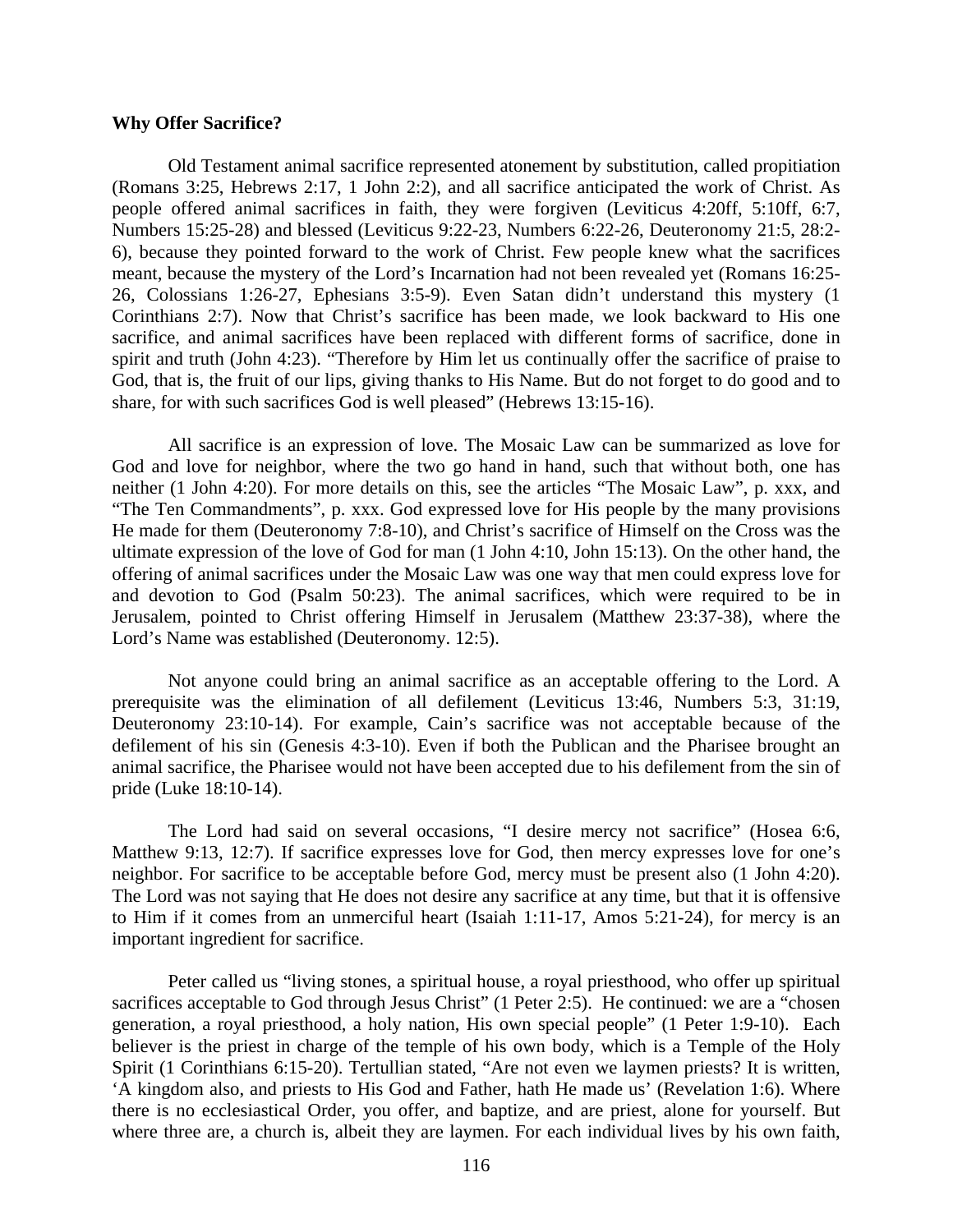nor is there exception of persons with God; since it is not hearers of the law who are justified by the Lord, but doers (Romans 2:10-16). Therefore, if you have the *right* of a priest in your own person, in cases of necessity, it behooves you to have likewise the *discipline* of a priest whenever it may be necessary to have the right of a priest" (On Chastity IV, v, 7). Paul wrote, "I urge you therefore, brethren, by the mercies of God, that you present your bodies a living sacrifice, holy, acceptable to God, which is your reasonable worship" (Romans 12:1). This is like the Whole Burnt Offering: an entire surrender to God and an ascending like smoke. We are to be totally consumed with the love of God. Paul then went on to give details on how one can be the priest of his own body (Romans 12:2-21).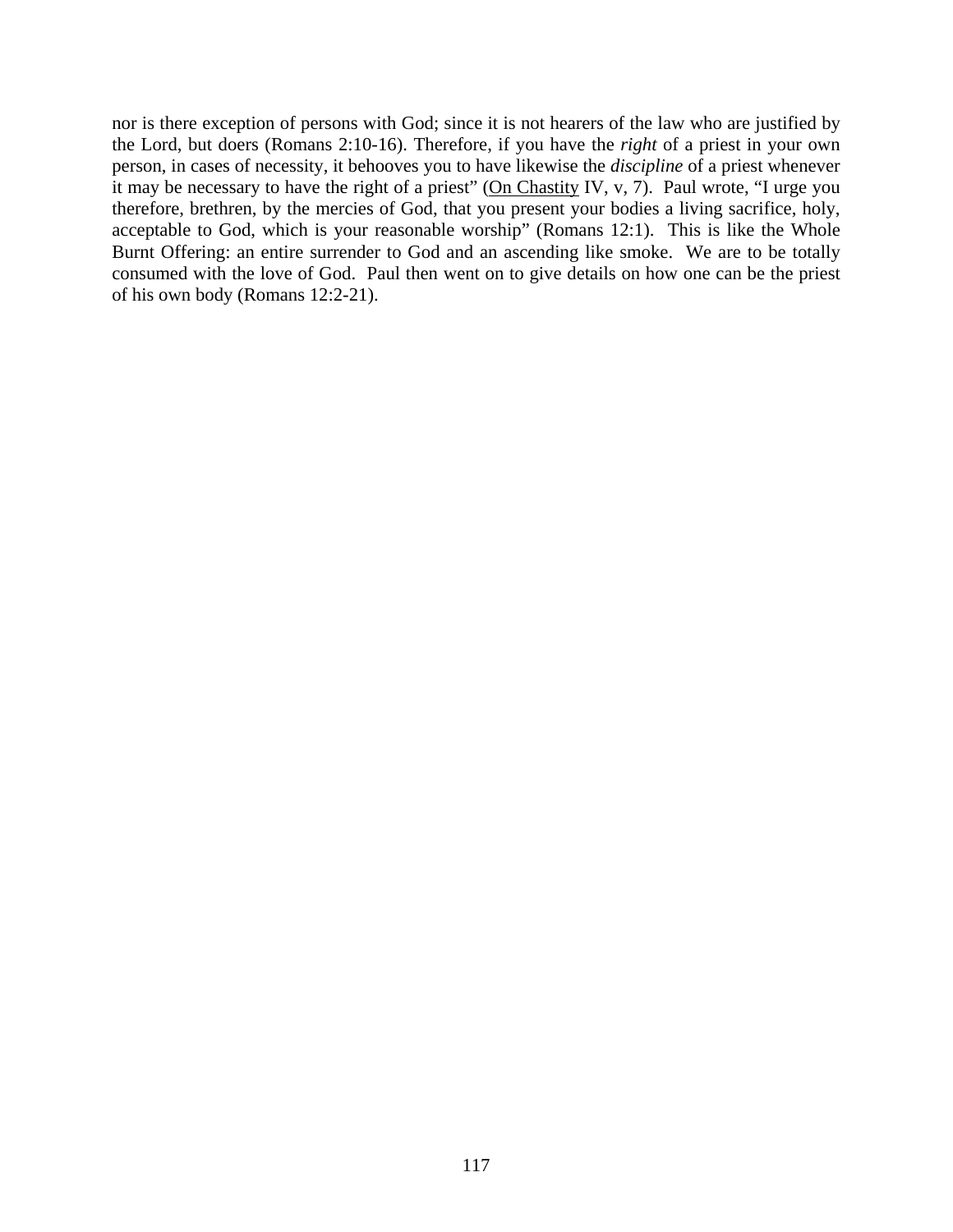# *THE PARALYTIC LOWERED THROUGH THE ROOF*

**July 4, 2010 6th Sunday after Pentecost Revision A1**

#### **INTRODUCTION TO GOSPEL LESSON**

 Today's Gospel lesson is also used for the Second Sunday in Lent and is read there from Mark 2. In Mark's account, the paralytic was brought to Jesus by opening the roof under which Jesus was teaching; Matthew doesn't mention this. Matthew's account simply states, "They brought to Him a paralytic lying on a bed" (v.2), but doesn't say how he was brought.

### **FIRST CENTURY PALESTINE HOUSE CONSTRUCTION**

 To understand the mechanics of today's Gospel lesson, (that is, how a paralytic on a bed could be lowered through the roof) we need to understand how houses were constructed in First Century Palestine. Most houses were constructed out of sun-dried brick and were one-story dwellings. The walls were whitewashed inside and outside with lime or gypsum. Windows were small and few, had no glass, and were covered with a latticework that could be opened – probably like simple venetian blinds. Most houses had at least one courtyard on the interior, where windows usually opened to the courtyard. Well-to-do houses may have had several courtyards.

 Roofs of houses were generally flat. For most houses, roofing consisted of boughs on top of rafters and covered with stomped dirt. A better class of houses had roofs of clay tile and stone. These were obviously more water-tight during heavy rains. In the parallel account (from Luke 5:20) we find that the house in the Gospel lesson had a clay tile roof. This better class of houses also had a railing around the edge to prevent accidental falls.

 Roofs were not delicate areas like today; they were a part of the living quarters where people lived and moved about. There was generally a stairway to the roof from the courtyard and also a stairway to the roof from outside the house. In Matthew 24:17 where Jesus warns him who is on the housetop not to go down to take anything out of the house, but to flee quickly, the implication is to use the outside stairway, not the inside stairway.

Some uses of the roof area mentioned in the Scriptures are shown in Table 1:

#### **GOSPEL LESSON – Matthew 9:1-8; Mark 2:1-12; Luke 5:17-26**

 The setting is Capernaum (i.e. His own city, v.1) in Galilee, near Jesus' hometown of Nazareth. The house is which Jesus was speaking belonged to someone who was well-to-do as indicated by the reference to a tiled roof (Luke 5:19). Thus, the house was fairly large with a large courtyard. Sometimes the courtyards had a roof, so Jesus may have been speaking in a roofed courtyard.

Copyright © Mark Kern 2008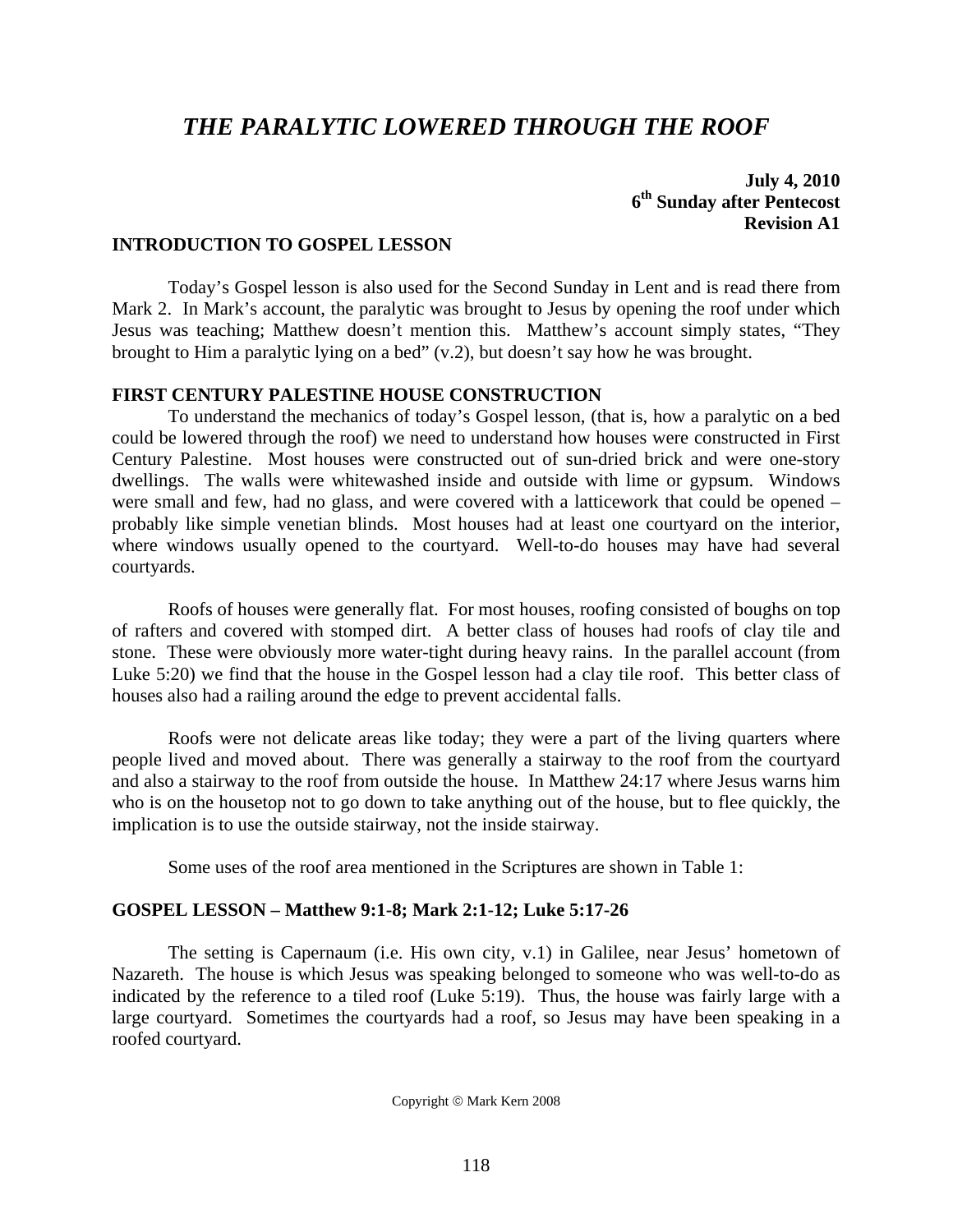| <b>Use of Roof</b>                      | <b>Reference</b>                             |
|-----------------------------------------|----------------------------------------------|
| Private discussions                     | 1 Samuel 9:25                                |
| Sleeping, especially in hot summers     | 1 Samuel 9:26                                |
| Construction of Booths during the Feast | Nehemiah 8:16                                |
| of Tabernacles                          |                                              |
| Watching for the approach of an enemy   | Isaiah 22:1                                  |
| Waiting for good tidings                | 2 Samuel 18:24, 33                           |
| Making announcements                    | Matthew 10:27; Luke 12:3                     |
| Lamentation                             | Isaiah 15:3; Jeremiah 48:38                  |
| Home altars for family idols            | 2 Kings 23:12; Jeremiah 19:13; Zephaniah 1:5 |
| Harem of Absalom's concubines           | 2 Samuel 16:21-22                            |

**Table 1 Uses of the Roof Area in Scripture** 

 Many people crowded into the house. If Jesus was speaking in the courtyard, people probably crowded into each room to listen through the windows that opened onto the courtyard. Thus all access to Jesus was cut off by crowds. If Jesus was speaking in a covered courtyard, the inside stairway was probably blocked. However, the outside stairway was not blocked since this was far away from the action.

 The time of year was Autumn of the first year of Jesus' public ministry. Some of the twelve have been called, but not all. In the verses following today's Gospel lesson, Matthew, the tax collector, was called as an Apostle.

 The enterprising four men carrying the paralytic (vv.3-4) could easily tell where Jesus was speaking. As a man who could preach outdoors to large audiences (e.g. 5000 men plus women and children, Luke 9:11, 14; Matthew 14:21), Jesus' voice could easily be heard through the roof. So they removed the tiles above Him, and let the paralytic down by ropes attached to the four corners of his stretcher-like pallet.

 This was a very bold move. The owner of the house was likely present, but nowhere is there mentioned any objection to people tearing up his house. It's possible that the paralytic may have been related to the owner of the house.

 Jesus' first reaction was to forgive the sins of the Paralytic. This implies that the Paralytic and the four men carrying him were rather devout. "When Jesus saw their faith, He said to the Paralytic: 'Son, be of good cheer; your sins are forgiven you'" (v.2).

 We might compare this Paralytic to the Paralytic lying by the Pool of Bethesda (John 5). This paralytic had a number of people to help him; the other had no one (John 5:7). This Paralytic and his helpers exhibited faith worthy of the Lord's commendation, the other had some problem with sin that had caused his condition (John 5:14). For more details concerning the Paralytic by the Pool of Bethesda, see the Gospel lesson for the 3<sup>rd</sup> Sunday of Pascha.

 In comparing these two paralytics, one is struck with the sacrifice and dedication of the four men who carried the paralytic of today's Gospel lesson. Besides carrying him to Jesus and opening up the roof – not an easy task – they probably had to care for the man on a daily basis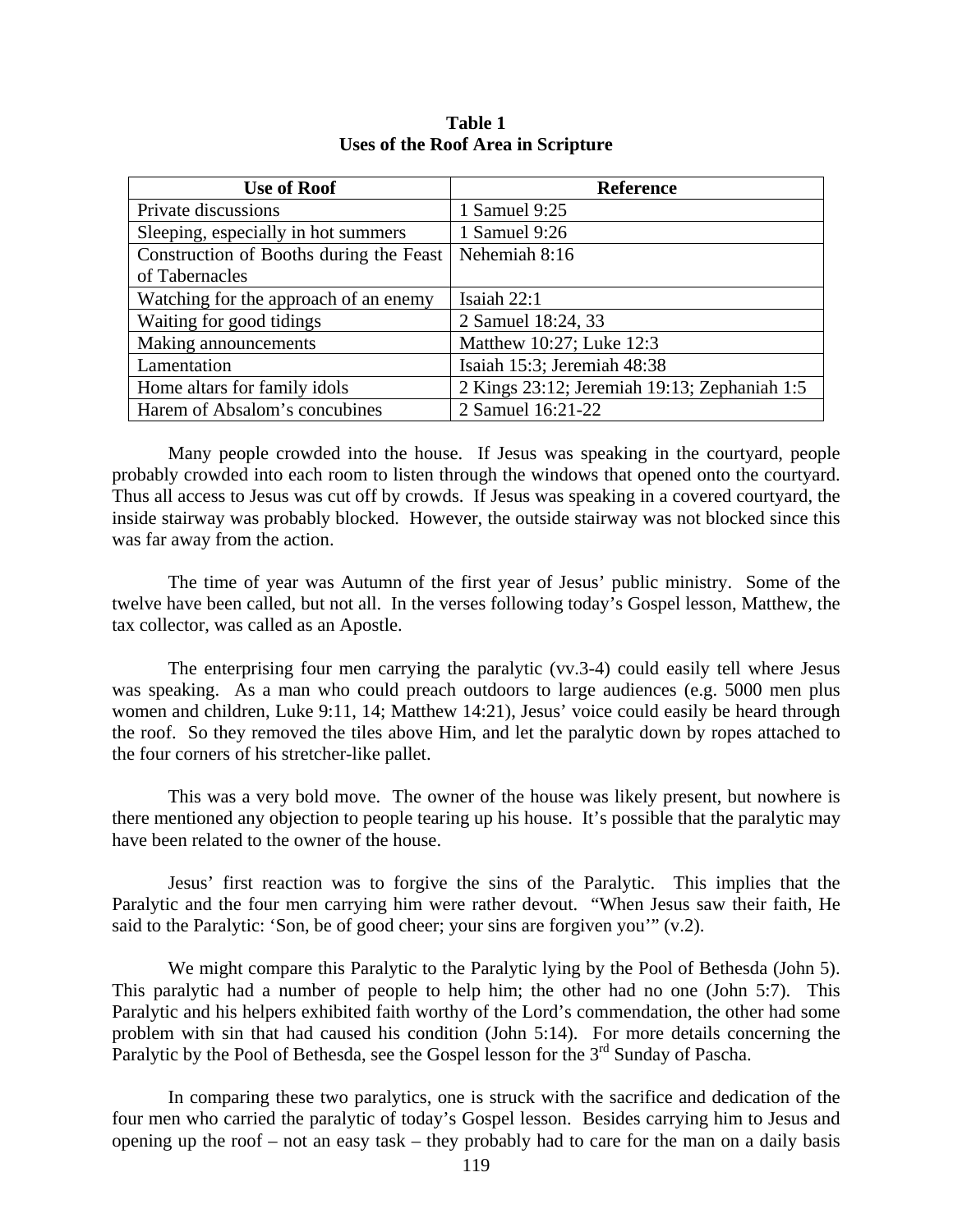also. This is a very good illustration of the teaching of the Epistle lesson. And it is interesting to note that Jesus forgave the Paralytic his sins at least partly in response to the faith of the four men that carried him.

John Chrysostom stated<sup>[1](#page-11-0)</sup> that in most cases, it is the faith of the person healed that is the most instrumental factor in the healing. There are some cases where the person healed is too sick or too darkened to have faith. But in examining the circumstances of the Paralytic in this account, we see that he exhibits considerable faith.

"There are some who say that the paralytic was healed merely because those who brought him believed; but this is not the fact. 'When Jesus saw their faith' (Matthew 9:2) refers not merely to those who brought the man but also to the man who was brought. 'Is not one man healed', you say, 'because another has believed?' For my part I do not think so unless owing to immaturity of age or excessive infirmity he is in some way incapable of believing. How about the case of the woman of Canaan; the mother believed but the daughter was cured? And how was it that the servant of the centurion who believed rose from the sick bed and was preserved? Because the sick persons themselves were not able to believe!"

"Hear then what the woman of Canaan says: 'My daughter is grievously vexed with a demon' (Matthew 15:22-28, Mark 7:25-30). How could she believe whose mind was darkened and possessed by a demon, and was never able to control herself? As in the case of the woman of Canaan so also in the case of the centurion; his servant lay sick in the house, not knowing Christ, nor who He was. How was he to believe in one who was unknown to him, and of whom he had never obtained any experience?"

"In the case of the paralytic, we must consider the manner of his approach to Christ. They let the man down through the roof; but consider how great a matter it is for a sick man to have the fortitude to undergo this. Invalids are often so faint-hearted and difficult to please as often to decline the treatment administered to them on their sick bed, and to prefer bearing their pain to undergoing the annoyance caused by the remedies. But this man had the fortitude to go outside the house, and to be carried into the midst of the market place, and to exhibit himself in the presence of a crowd. Often sick folk prefer to die under their disorder rather than disclose their personal calamities. This sick man, however, did not act thus, but when he saw that the place of assembly was filled, the approaches blocked, the haven of refuge obstructed, he submitted to be let down through the roof. 'For he also that seeks finds, and to him that knocks, it shall be opened' (Matthew 7:8). The man did not say to his friends, 'What is the meaning of this? Why make this fuss? Let us wait until the house is cleared and the assembly is dissolved. The crowds will withdraw and we shall then be able to approach him privately and confer about these matters. Why should you expose my misfortunes in the midst of all the spectators?' That man said none of these things either to himself or to his bearers, but regarded it as an honor to have so many persons made witnesses of his cure. We can discern his faith also from the words of Christ. After he had been let down and presented, Christ said to him, 'Son, be of good cheer, your sins are forgiven' (Matthew 9:2). And when he

 $\overline{a}$ 

<span id="page-11-0"></span><sup>&</sup>lt;sup>1</sup> John Chrysostom, Homily on the Paralytic Let Down Through the Roof, 5.